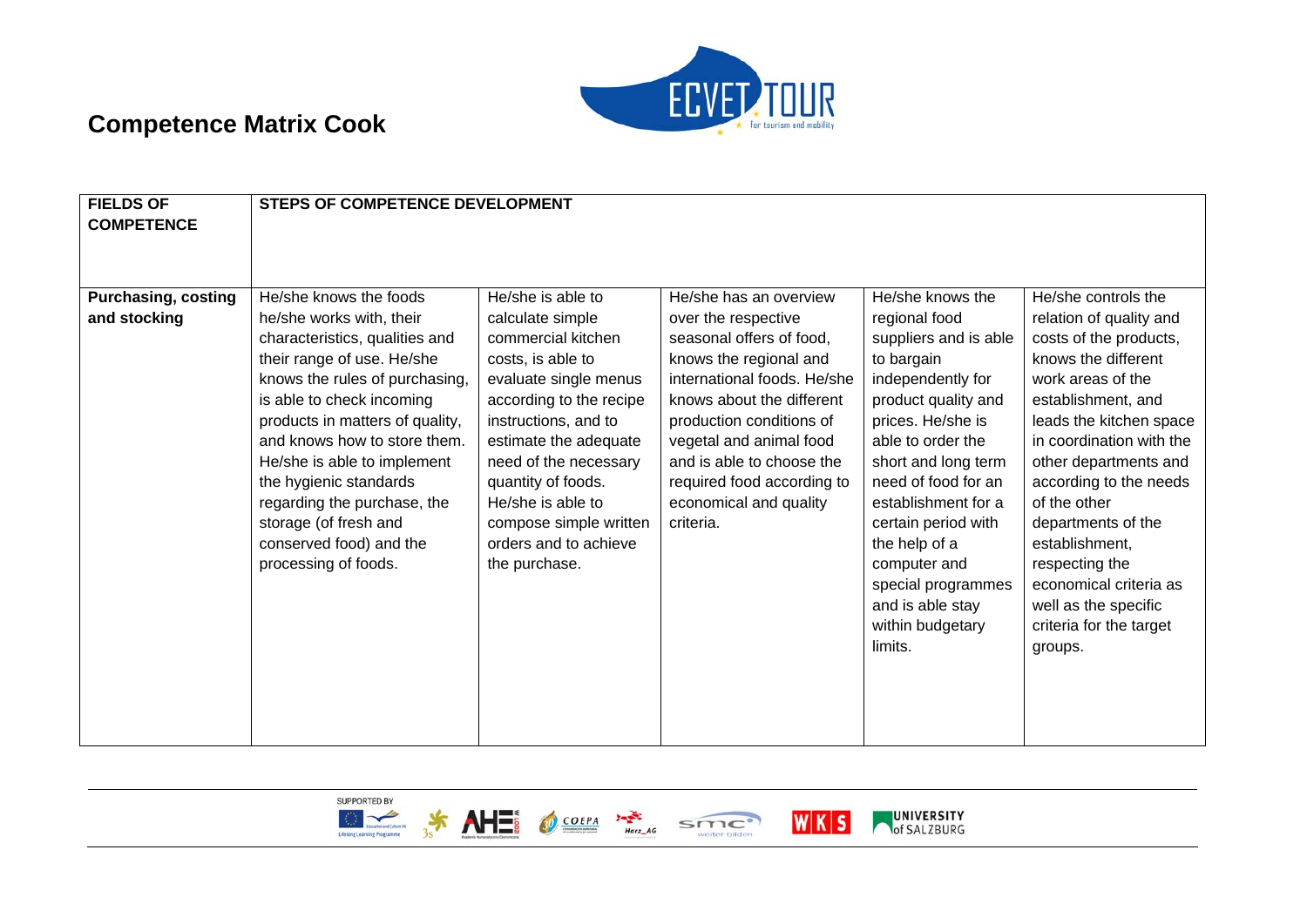

| <b>Composition and</b><br>planning of menus | He/she knows the rules of composing a<br>menu as well as the most important recipes<br>of the local kitchen and is able to compose<br>a simple menu.                                                                                                                                                                                                                                                                                                 |                    | He/she knows the essential European and<br>international menus, is able to compose<br>menus and choose the suitable beverages.<br>He/she takes nutritional information and<br>knowledge into consideration (nutritive<br>value of food, energy demand), and also<br>the different forms of diets such as raw<br>vegetarian food, light forms of diet, whole<br>foods and dietary foods.                                                                      |  | According to the seasonal offer and the<br>situation on the market, he/she is able to<br>compose a bill of fares and menus for the<br>establishment, which are specified for the<br>respective target groups. He/she is able to<br>create new recipes and new offers and<br>therefore reach new target groups. He/she<br>is able to design menus and forms of<br>presentation according to special occasions<br>and to plan efficient work processes<br>(buffets, events, catering).                      |  |                                                                                                                                                                                                                                                                                                                                                                                                                                         |
|---------------------------------------------|------------------------------------------------------------------------------------------------------------------------------------------------------------------------------------------------------------------------------------------------------------------------------------------------------------------------------------------------------------------------------------------------------------------------------------------------------|--------------------|--------------------------------------------------------------------------------------------------------------------------------------------------------------------------------------------------------------------------------------------------------------------------------------------------------------------------------------------------------------------------------------------------------------------------------------------------------------|--|-----------------------------------------------------------------------------------------------------------------------------------------------------------------------------------------------------------------------------------------------------------------------------------------------------------------------------------------------------------------------------------------------------------------------------------------------------------------------------------------------------------|--|-----------------------------------------------------------------------------------------------------------------------------------------------------------------------------------------------------------------------------------------------------------------------------------------------------------------------------------------------------------------------------------------------------------------------------------------|
| <b>Production of</b><br>menus               | He/she is able to execute all<br>kinds of preparation works<br>independently by using the right<br>cutting techniques, to prepare<br>the raw food for roasting and<br>cooking, to cook and decorate<br>small menus as well as simple<br>side dishes, as well as to assist<br>to finish the products and to<br>communicate with the<br>colleagues and superiors by<br>using the relevant gastronomic<br>technical terms.<br>He/she is able to use the | menus according to | He/she is able to cook simple<br>instructions, as well as side<br>dishes, sauces, soups and<br>starters. He/she can choose -<br>under supervision- amongst the<br>respective products, quantities,<br>utensils and devices and<br>implement the adequate<br>cooking process (particularly<br>baking, roasting, stewing,<br>barbecuing, toasting, sautéing,<br>braising, cooking, and boiling).<br>He/she can professionally<br>prepare and joint meat, fish, |  | With the help of recipe<br>instructions, he/she is able to<br>independently prepare main<br>dishes, sophisticated starters<br>and desserts and to decorate<br>them appealingly. He/she can<br>deal with the stress of preparing<br>a great number of menus within<br>a short space of time, has<br>planned all steps of preparing,<br>cooking and post-processing of<br>menus (time, quantity of food,<br>cooperation with colleagues).<br>He/she is able to give his/her<br>attention to the clients, to |  | He/she leads the kitchen area,<br>controlling the goods in stock<br>and the equipment, plans the<br>order of menu, organizes the<br>roster, and coordinates the<br>tasks of the kitchen team.<br>He/she can deal with<br>unexpected situations and<br>motivate his/her team and<br>guarantee the compliance with<br>quality standards.<br>He/she is responsible for the<br>budget planning and the<br>efficient deployment of staff and |



 $\Gamma$ 



 $W|K|S$ 

UNIVERSITY<br>
of SALZBURG